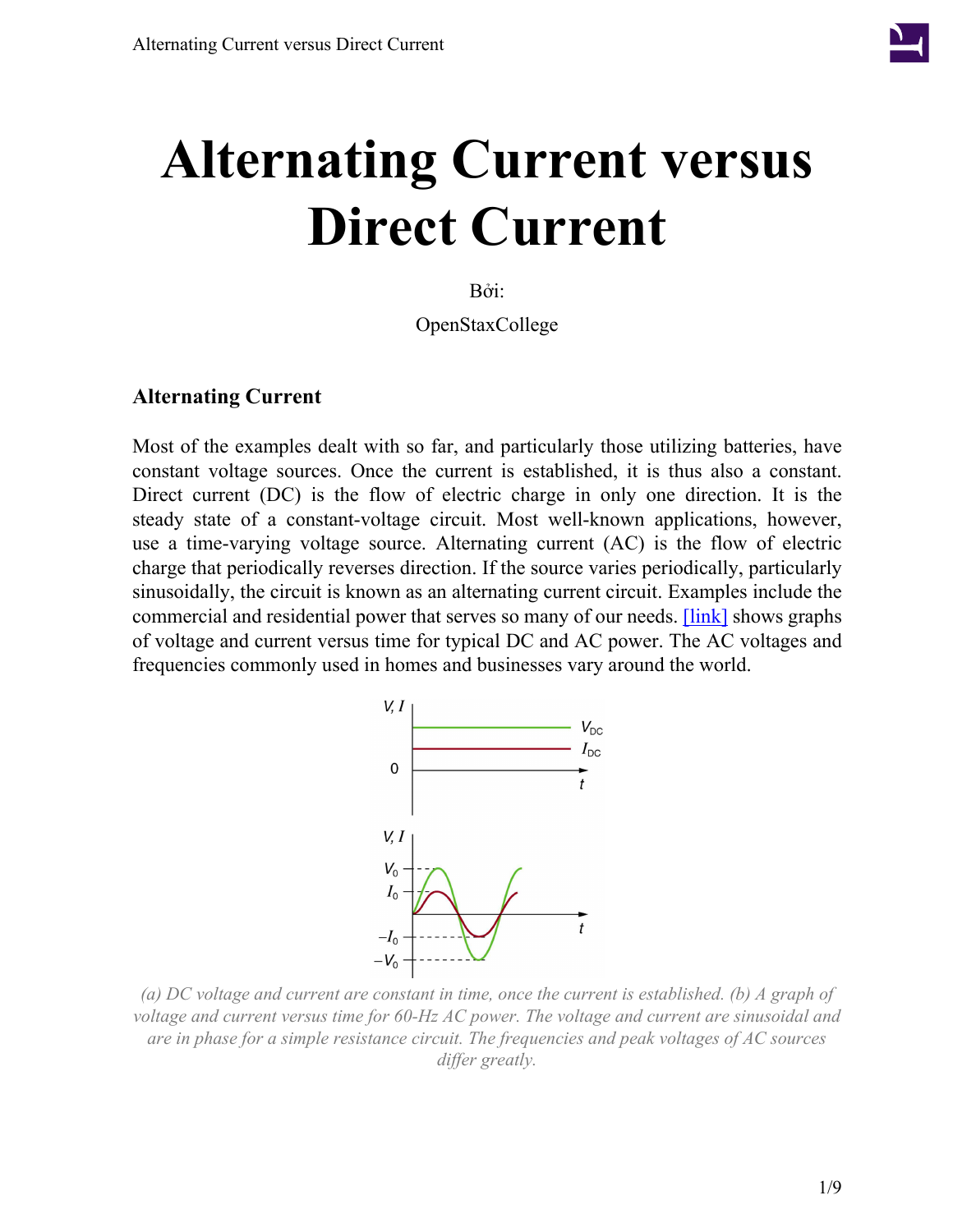<span id="page-1-0"></span>Alternating Current versus Direct Current



*The potential difference V between the terminals of an AC voltage source fluctuates as shown. The mathematical expression for V is given by*  $V = V_0 \sin 2\pi f t$ .

[\[link\]](#page-1-0) shows a schematic of a simple circuit with an AC voltage source. The voltage between the terminals fluctuates as shown, with the AC voltage given by

 $V = V_0 \sin 2πf$ *t*,

where *V* is the voltage at time *t*,  $V_0$  is the peak voltage, and *f* is the frequency in hertz. For this simple resistance circuit,  $I = V/R$ , and so the AC current is

 $I = I_0 \sin 2\pi f t$ ,

where *I* is the current at time *t*, and  $I_0 = V_0/R$  is the peak current. For this example, the voltage and current are said to be in phase, as seen in  $\frac{[\text{link}](b)}{[\text{link}](b)}$ .

Current in the resistor alternates back and forth just like the driving voltage, since  $I = V/R$ . If the resistor is a fluorescent light bulb, for example, it brightens and dims 120 times per second as the current repeatedly goes through zero. A 120-Hz flicker is too rapid for your eyes to detect, but if you wave your hand back and forth between your face and a fluorescent light, you will see a stroboscopic effect evidencing AC. The fact that the light output fluctuates means that the power is fluctuating. The power supplied is  $P = IV$ . Using the expressions for *I* and *V* above, we see that the time dependence of power is  $P = I_0 V_0 \sin^2 2\pi ft$ , as shown in [\[link\].](#page-2-0)

Making Connections: Take-Home Experiment—AC/DC Lights

Wave your hand back and forth between your face and a fluorescent light bulb. Do you observe the same thing with the headlights on your car? Explain what you observe. *Warning: Do not look directly at very bright light*.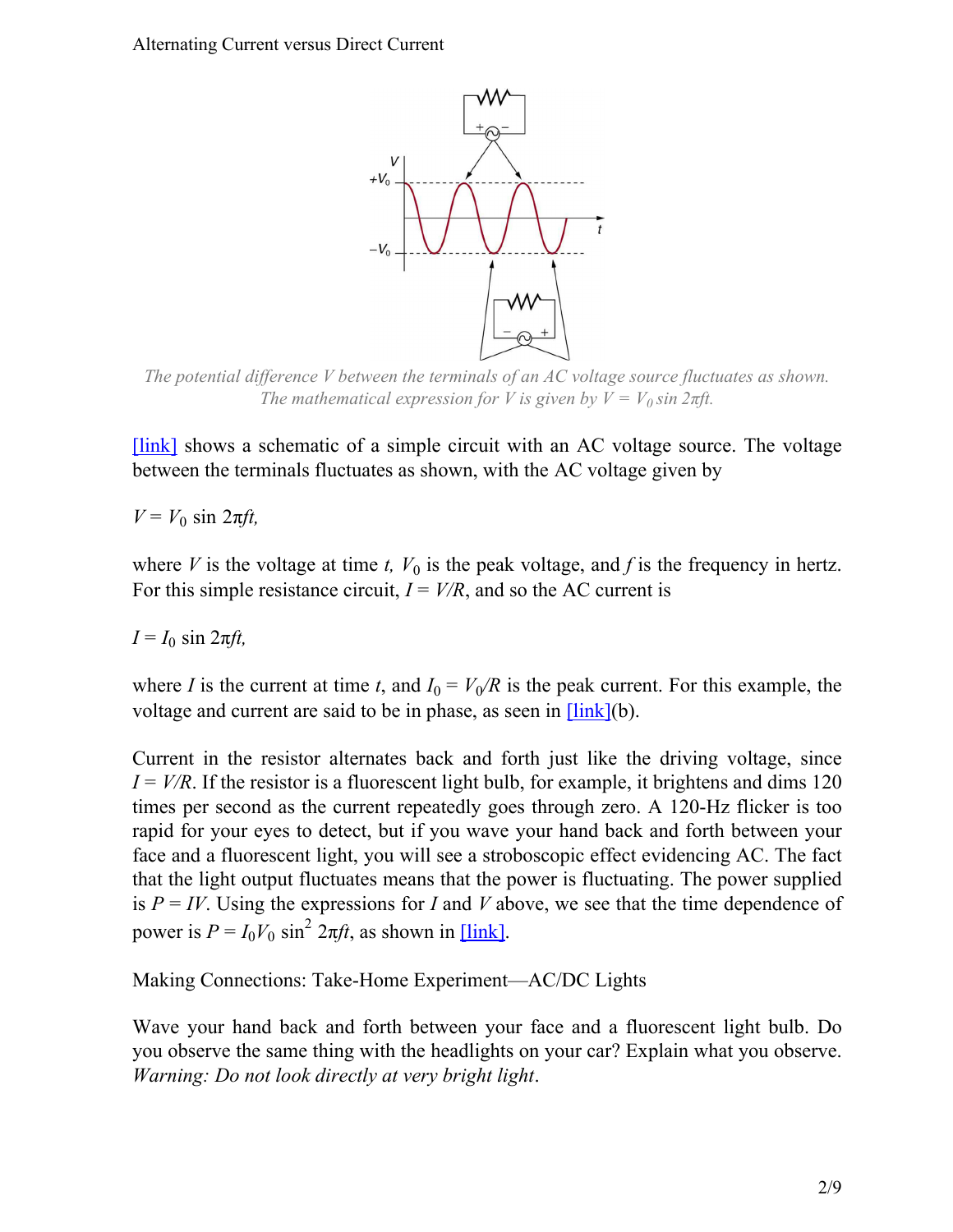

<span id="page-2-0"></span>*AC power as a function of time. Since the voltage and current are in phase here, their product is non-negative and fluctuates between zero and*  $I_0V_0$ *. Average power is*  $(1/2)I_0V_0$ *.* 

We are most often concerned with average power rather than its fluctuations—that 60-W light bulb in your desk lamp has an average power consumption of 60 W, for example. As illustrated in  $[\text{link}]$ , the average power  $P_{\text{ave}}$  is

$$
P_{\text{ave}} = \frac{1}{2} I_0 V_0.
$$

This is evident from the graph, since the areas above and below the  $(1/2)I_0V_0$  line are equal, but it can also be proven using trigonometric identities. Similarly, we define an average or rms current  $I_{\text{rms}}$  and average or rms voltage  $V_{\text{rms}}$  to be, respectively,

$$
I_{\rm rms} = \frac{I_0}{\sqrt{2}}
$$

and

$$
V_{\rm rms} = \frac{V_0}{\sqrt{2}}.
$$

where rms stands for root mean square, a particular kind of average. In general, to obtain a root mean square, the particular quantity is squared, its mean (or average) is found, and the square root is taken. This is useful for AC, since the average value is zero. Now,

 $P_{\text{ave}} = I_{\text{rms}}V_{\text{rms}}$ 

which gives

$$
P_{\text{ave}} = \frac{I_0}{\sqrt{2}} \cdot \frac{V_0}{\sqrt{2}} = \frac{1}{2} I_0 V_0,
$$

as stated above. It is standard practice to quote  $I_{\text{rms}}$ ,  $V_{\text{rms}}$ , and  $P_{\text{ave}}$  rather than the peak values. For example, most household electricity is 120 V AC, which means that  $V_{\text{rms}}$  is 120 V. The common 10-A circuit breaker will interrupt a sustained *I*rms greater than 10 A. Your 1.0-kW microwave oven consumes  $P_{\text{ave}} = 1.0 \text{ kW}$ , and so on. You can think of these rms and average values as the equivalent DC values for a simple resistive circuit.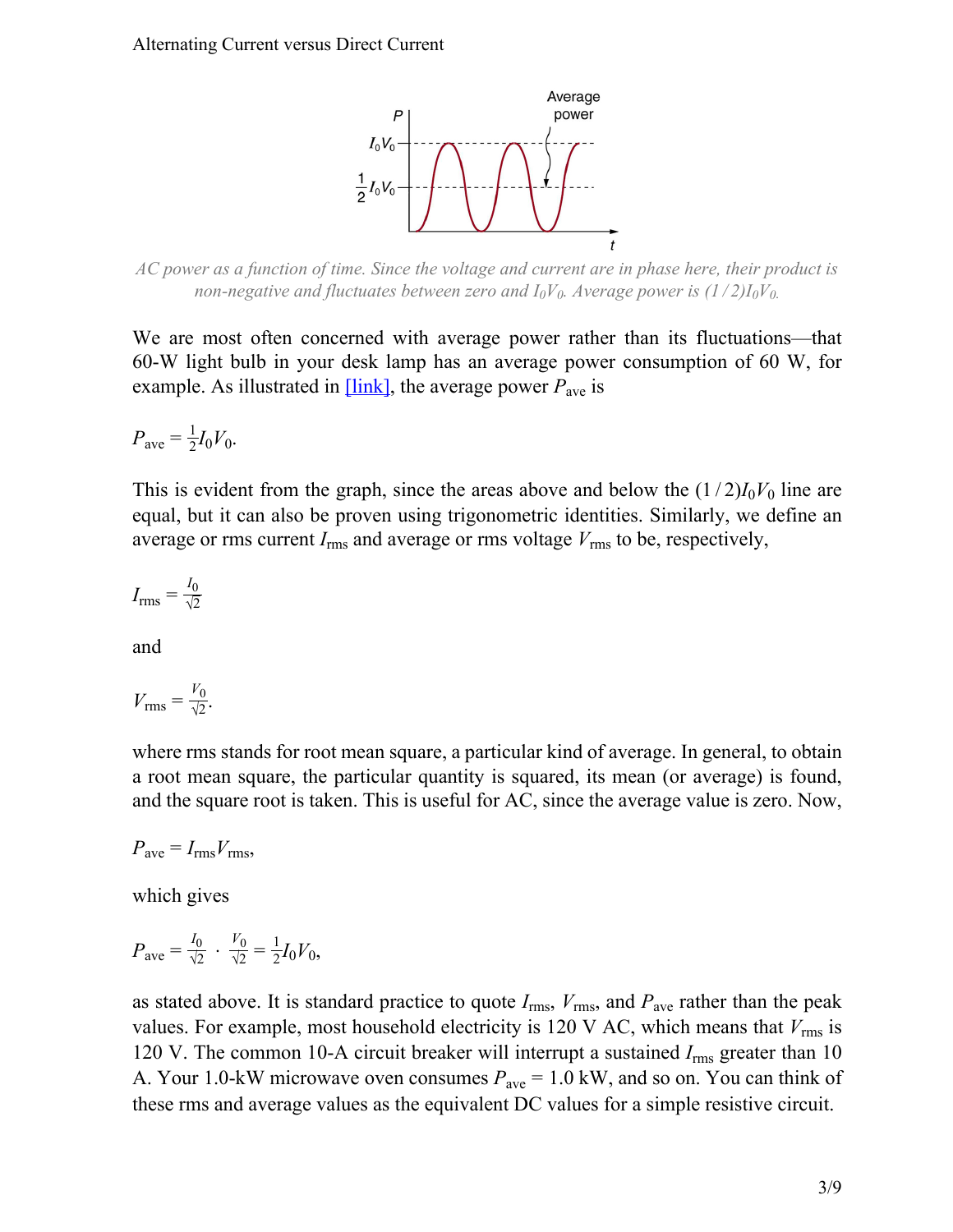To summarize, when dealing with AC, Ohm's law and the equations for power are completely analogous to those for DC, but rms and average values are used for AC. Thus, for AC, Ohm's law is written

$$
I_{\rm rms} = \frac{V_{\rm rms}}{R}.
$$

The various expressions for AC power *P*ave are

$$
P_{\text{ave}} = I_{\text{rms}} V_{\text{rms}},
$$
  

$$
P_{\text{ave}} = \frac{V_{\text{rms}}^2}{R},
$$

and

$$
P_{\text{ave}} = I_{\text{rms}}^2 R.
$$
  
Peak Voltage and Power for AC

(a) What is the value of the peak voltage for 120-V AC power? (b) What is the peak power consumption rate of a 60.0-W AC light bulb?

## **Strategy**

We are told that  $V_{\text{rms}}$  is 120 V and  $P_{\text{ave}}$  is 60.0 W. We can use  $V_{\text{rms}} = \frac{V_0}{\sqrt{2}}$  $\frac{70}{\sqrt{2}}$  to find the peak voltage, and we can manipulate the definition of power to find the peak power from the given average power.

## **Solution for (a)**

Solving the equation  $V_{\text{rms}} = \frac{V_0}{\sqrt{2}}$  $\frac{v_0}{\sqrt{2}}$  for the peak voltage  $V_0$  and substituting the known value for  $V_{\rm rms}$  gives

 $V_0 = \sqrt{2}V_{\text{rms}} = 1.414(120 \text{ V}) = 170 \text{ V}.$ 

## **Discussion for (a)**

This means that the AC voltage swings from 170 V to  $-170$  V and back 60 times every second. An equivalent DC voltage is a constant 120 V.

## **Solution for (b)**

Peak power is peak current times peak voltage. Thus,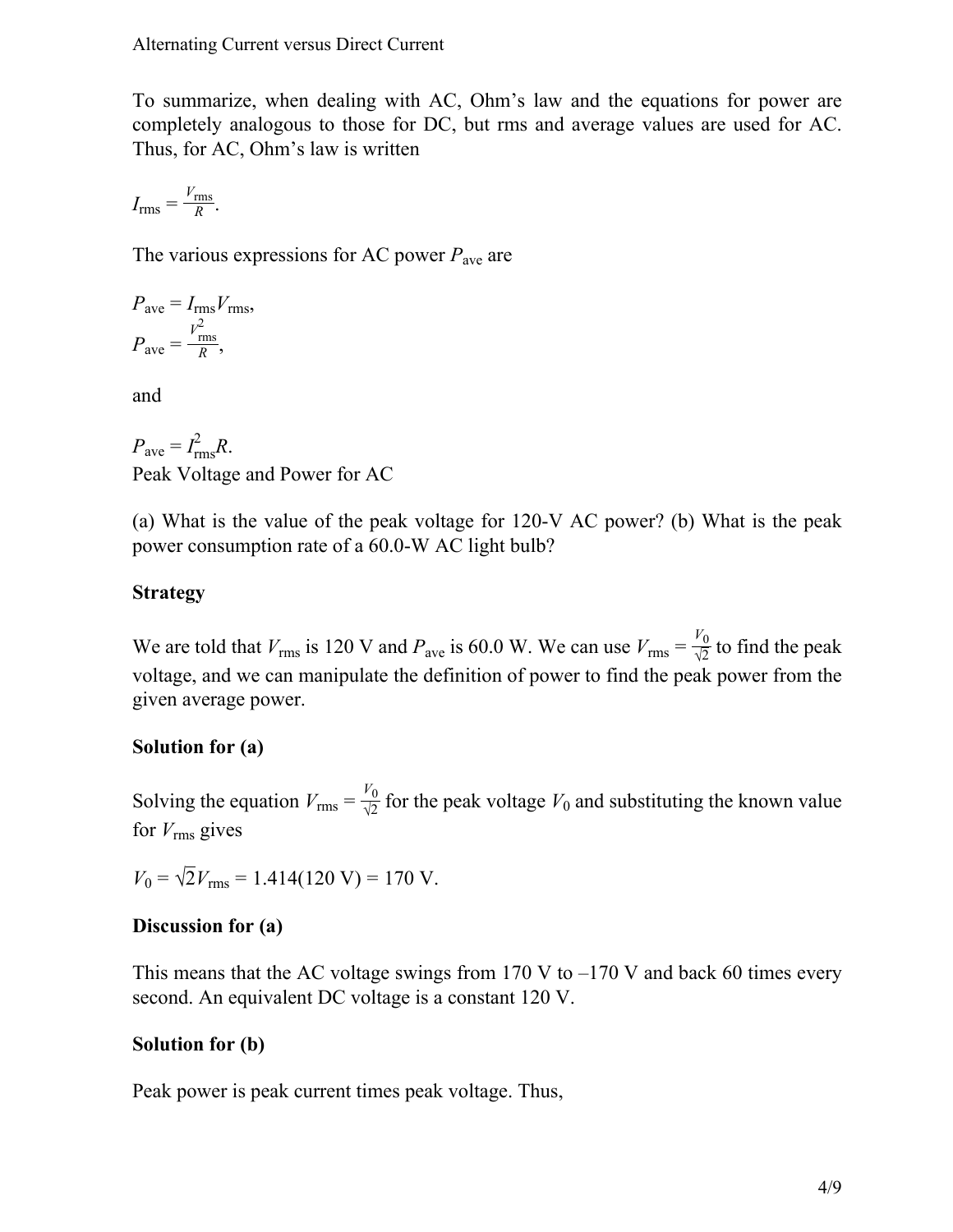$P_0 = I_0 V_0 = 2(\frac{1}{2})$  $\frac{1}{2}I_0V_0$  = 2*P*<sub>ave</sub>.

We know the average power is 60.0 W, and so

 $P_0 = 2(60.0 \text{ W}) = 120 \text{ W}.$ 

#### **Discussion**

So the power swings from zero to 120 W one hundred twenty times per second (twice each cycle), and the power averages 60 W.

## **Why Use AC for Power Distribution?**

Most large power-distribution systems are AC. Moreover, the power is transmitted at much higher voltages than the 120-V AC (240 V in most parts of the world) we use in homes and on the job. Economies of scale make it cheaper to build a few very large electric power-generation plants than to build numerous small ones. This necessitates sending power long distances, and it is obviously important that energy losses en route be minimized. High voltages can be transmitted with much smaller power losses than low voltages, as we shall see. (See  $\overline{\text{link}}$ ). For safety reasons, the voltage at the user is reduced to familiar values. The crucial factor is that it is much easier to increase and decrease AC voltages than DC, so AC is used in most large power distribution systems.



<span id="page-4-0"></span>*Power is distributed over large distances at high voltage to reduce power loss in the transmission lines. The voltages generated at the power plant are stepped up by passive devices called transformers (see [Transformers](/m42414)) to 330,000 volts (or more in some places worldwide). At the point of use, the transformers reduce the voltage transmitted for safe residential and commercial use. (Credit: GeorgHH, Wikimedia Commons)*

<span id="page-4-1"></span>Power Losses Are Less for High-Voltage Transmission

(a) What current is needed to transmit 100 MW of power at 200 kV? (b) What is the power dissipated by the transmission lines if they have a resistance of 1.00 Ω ? (c) What percentage of the power is lost in the transmission lines?

## **Strategy**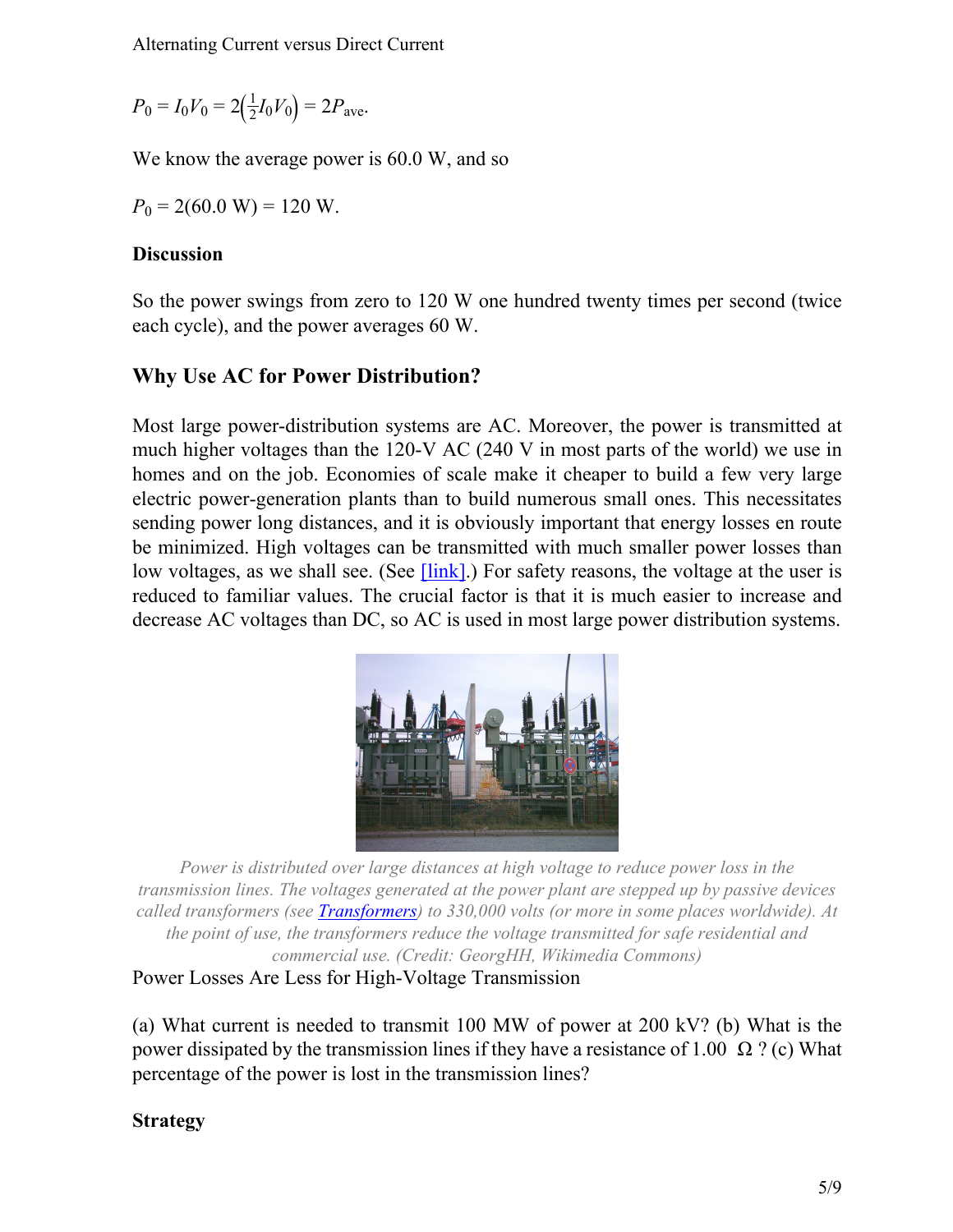We are given  $P_{\text{ave}} = 100 \text{ MW}$ ,  $V_{\text{rms}} = 200 \text{ kV}$ , and the resistance of the lines is  $R = 1.00 \Omega$ . Using these givens, we can find the current flowing (from  $P = IV$ ) and then the power dissipated in the lines  $(P = I^2 R)$ , and we take the ratio to the total power transmitted.

#### **Solution**

To find the current, we rearrange the relationship  $P_{\text{ave}} = I_{\text{rms}}V_{\text{rms}}$  and substitute known values. This gives

$$
I_{\rm rms} = \frac{P_{\rm ave}}{V_{\rm rms}} = \frac{100 \times 10^6 \,\mathrm{W}}{200 \times 10^3 \,\mathrm{V}} = 500 \,\mathrm{A}.
$$

#### **Solution**

Knowing the current and given the resistance of the lines, the power dissipated in them is found from  $P_{\text{ave}} = I_{\text{rms}}^2$  $\frac{2}{\text{rms}}R$ . Substituting the known values gives

 $P_{\text{ave}} = I_{\text{rms}}^2$  $R = (500 \text{ A})^2 (1.00 \Omega) = 250 \text{ kW}.$ 

#### **Solution**

The percent loss is the ratio of this lost power to the total or input power, multiplied by 100:

% loss= $\frac{250 \text{ kW}}{100 \text{ MW}} \times 100 = 0.250$  %.

#### **Discussion**

One-fourth of a percent is an acceptable loss. Note that if 100 MW of power had been transmitted at 25 kV, then a current of 4000 A would have been needed. This would result in a power loss in the lines of 16.0 MW, or 16.0% rather than 0.250%. The lower the voltage, the more current is needed, and the greater the power loss in the fixed-resistance transmission lines. Of course, lower-resistance lines can be built, but this requires larger and more expensive wires. If superconducting lines could be economically produced, there would be no loss in the transmission lines at all. But, as we shall see in a later chapter, there is a limit to current in superconductors, too. In short, high voltages are more economical for transmitting power, and AC voltage is much easier to raise and lower, so that AC is used in most large-scale power distribution systems.

It is widely recognized that high voltages pose greater hazards than low voltages. But, in fact, some high voltages, such as those associated with common static electricity,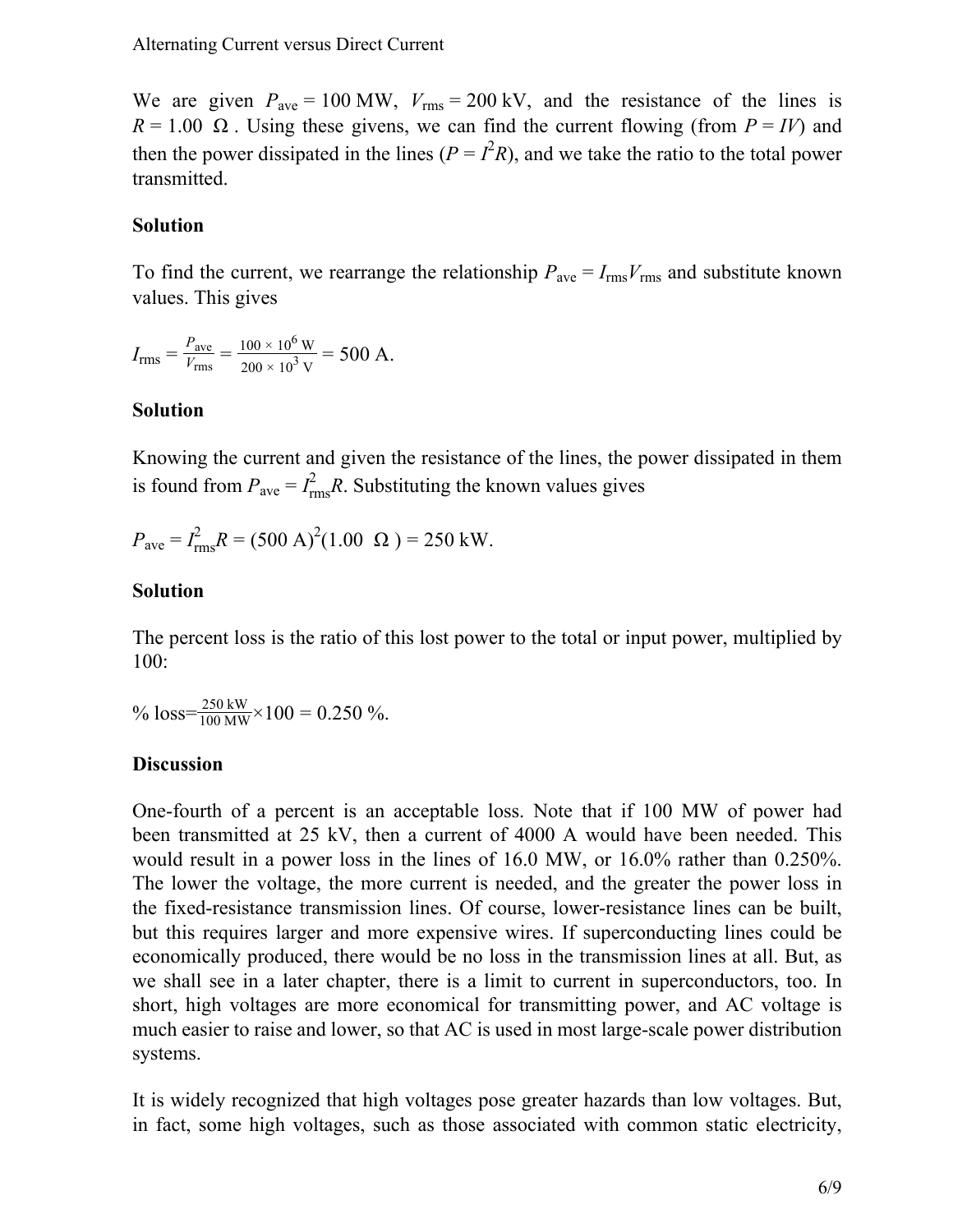can be harmless. So it is not voltage alone that determines a hazard. It is not so widely recognized that AC shocks are often more harmful than similar DC shocks. Thomas Edison thought that AC shocks were more harmful and set up a DC power-distribution system in New York City in the late 1800s. There were bitter fights, in particular between Edison and George Westinghouse and Nikola Tesla, who were advocating the use of AC in early power-distribution systems. AC has prevailed largely due to transformers and lower power losses with high-voltage transmission.

PhET Explorations: Generator

Generate electricity with a bar magnet! Discover the physics behind the phenomena by exploring magnets and how you can use them to make a bulb light.



*[Generator](/home/voer/vp/vp.transformer/src/vpt.transformer/vpt/transformer/transforms/20140124-081906-6a3ec146-1/generator_en.jar)*

## **Section Summary**

- Direct current (DC) is the flow of electric current in only one direction. It refers to systems where the source voltage is constant.
- The voltage source of an alternating current (AC) system puts out  $V = V_0 \sin 2\pi ft$ , where *V* is the voltage at time *t*,  $V_0$  is the peak voltage, and *f* is the frequency in hertz.
- In a simple circuit,  $I = V/R$  and AC current is  $I = I_0 \sin 2\pi ft$ , where *I* is the current at time *t*, and  $I_0 = V_0/R$  is the peak current.
- The average AC power is  $P_{\text{ave}} = \frac{1}{2}$  $\frac{1}{2}I_0V_0$ .
- Average (rms) current  $I_{\text{rms}}$  and average (rms) voltage  $V_{\text{rms}}$  are  $I_{\text{rms}} = \frac{I_0}{\sqrt{2}}$  $\frac{40}{\sqrt{2}}$  and  $V_{\text{rms}} = \frac{V_0}{\sqrt{2}}$  $\frac{v_0}{\sqrt{2}}$ , where rms stands for root mean square.
- Thus,  $P_{\text{ave}} = I_{\text{rms}} V_{\text{rms}}$ .
- Ohm's law for AC is  $I_{\text{rms}} = \frac{V_{\text{rms}}}{R}$  $\frac{\text{rms}}{R}$ .
- Expressions for the average power of an AC circuit are  $P_{\text{ave}} = I_{\text{rms}}V_{\text{rms}}$ ,  $P_{\text{ave}} = \frac{V_{\text{rms}}^2}{R}$ 2  $\frac{R_{\text{rms}}}{R}$ , and  $P_{\text{ave}} = I_{\text{rms}}^2$  $^{2}_{\text{ns}}R$ , analogous to the expressions for DC circuits.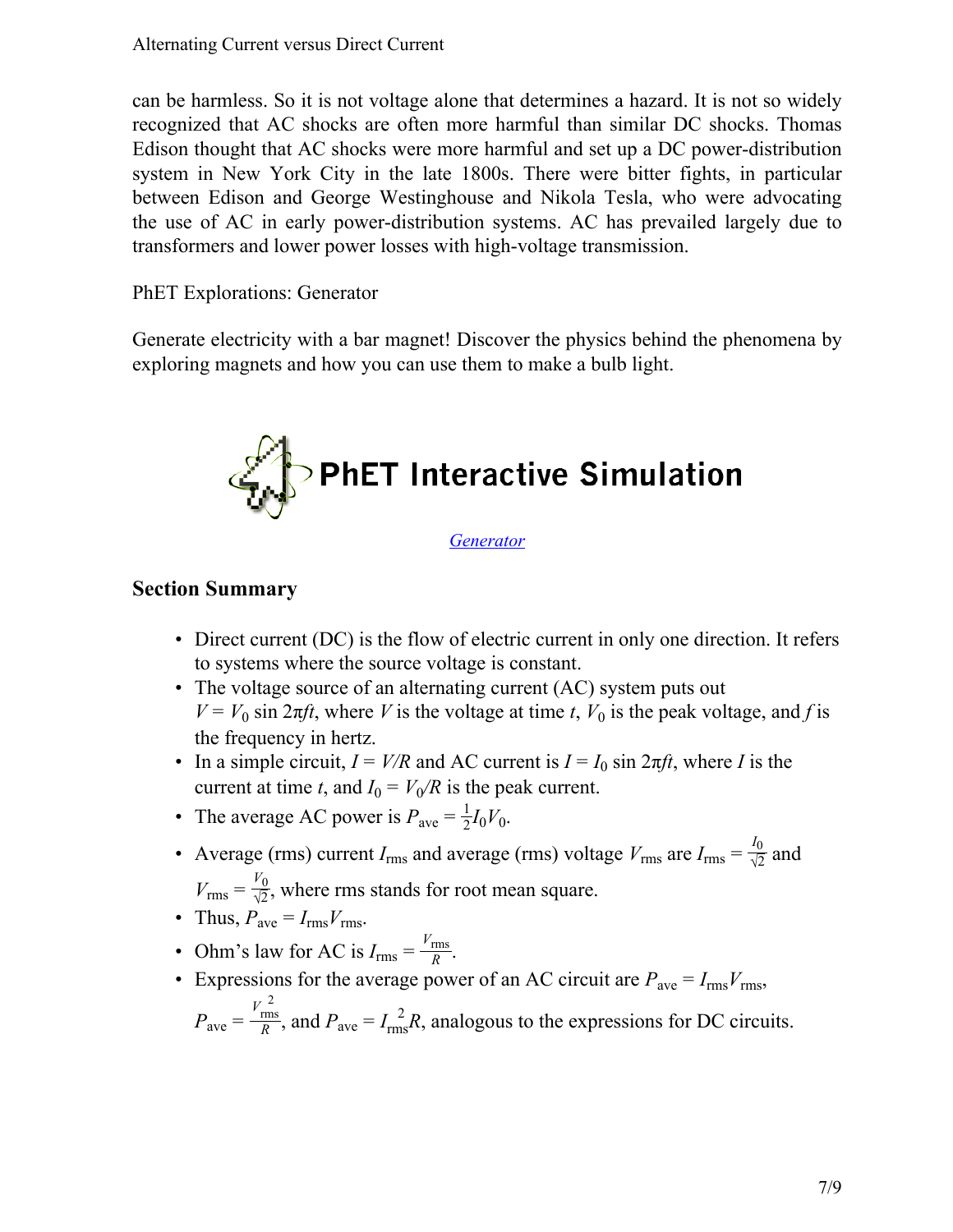## **Conceptual Questions**

Give an example of a use of AC power other than in the household. Similarly, give an example of a use of DC power other than that supplied by batteries.

Why do voltage, current, and power go through zero 120 times per second for 60-Hz AC electricity?

You are riding in a train, gazing into the distance through its window. As close objects streak by, you notice that the nearby fluorescent lights make *dashed* streaks. Explain.

## **Problem Exercises**

(a) What is the hot resistance of a 25-W light bulb that runs on 120-V AC? (b) If the bulb's operating temperature is 2700ºC, what is its resistance at 2600ºC?

Certain heavy industrial equipment uses AC power that has a peak voltage of 679 V. What is the rms voltage?

480 V

A certain circuit breaker trips when the rms current is 15.0 A. What is the corresponding peak current?

Military aircraft use 400-Hz AC power, because it is possible to design lighter-weight equipment at this higher frequency. What is the time for one complete cycle of this power?

2.50 ms

A North American tourist takes his 25.0-W, 120-V AC razor to Europe, finds a special adapter, and plugs it into 240 V AC. Assuming constant resistance, what power does the razor consume as it is ruined?

In this problem, you will verify statements made at the end of the power losses for *[link]*. (a) What current is needed to transmit 100 MW of power at a voltage of 25.0 kV? (b) Find the power loss in a 1.00 -  $\Omega$  transmission line. (c) What percent loss does this represent?

 $(a)$  4.00 kA

(b) 16.0 MW

(c)  $16.0\%$